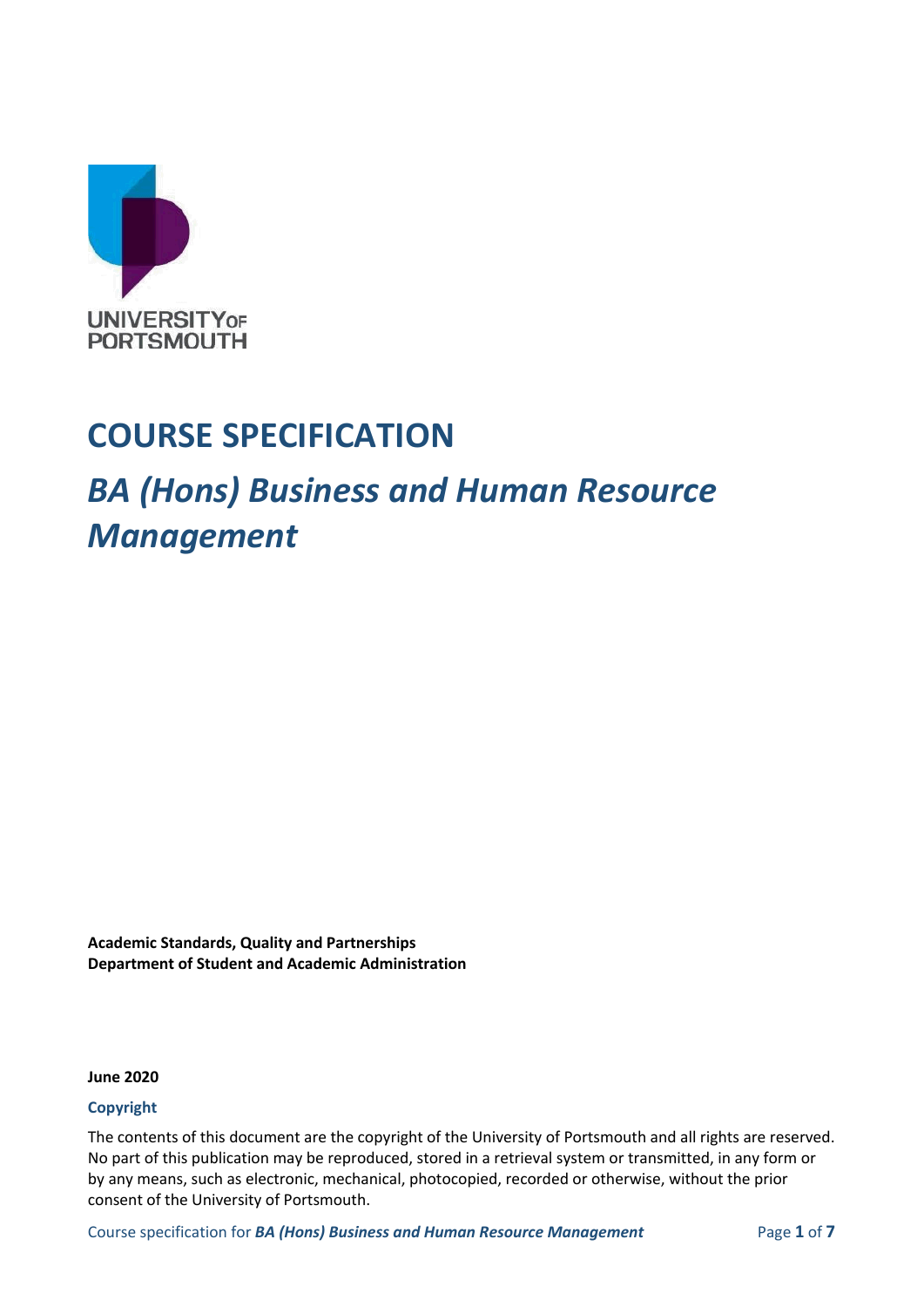# **COURSE SPECIFICATION**

Please refer to the [Course Specification Guidance Notes](http://www.port.ac.uk/departments/services/academicregistry/qmd/curriculum-framework-2019-20/filetodownload,201767,en.docx) for guidance on completing this document.

| <b>Course Title</b>                                                                                  | <b>BA (Hons) Business and Human Resource</b><br><b>Management</b> |
|------------------------------------------------------------------------------------------------------|-------------------------------------------------------------------|
| <b>Final Award</b>                                                                                   | BA (Hons)                                                         |
| Exit Awards                                                                                          | CertHE, DipHE                                                     |
| Course Code / UCAS code (if applicable)                                                              | C <sub>2441S</sub>                                                |
| Mode of study                                                                                        | <b>Full Time</b>                                                  |
| Mode of delivery                                                                                     | Campus                                                            |
| Normal length of course                                                                              | 3 years, 4 years with placement                                   |
| Cohort(s) to which this course specification<br>applies                                              | From September 2020 onwards                                       |
| <b>Awarding Body</b>                                                                                 | University of Portsmouth                                          |
| <b>Teaching Institution</b>                                                                          | University of Portsmouth                                          |
| Faculty                                                                                              | Faculty of Business and Law                                       |
| School/Department/Subject Group                                                                      | <b>Organisation Studies &amp; Human Resource Management</b>       |
| School/Department/Subject Group webpage                                                              | <b>Portsmouth Business School</b>                                 |
| Course webpage including entry criteria                                                              | <b>Business and Human Resource Management</b>                     |
| Professional and/or Statutory Regulatory<br><b>Body accreditations</b>                               | Chartered Institute of Personnel and Development (CIPD)           |
| <b>Quality Assurance Agency Framework for</b><br><b>Higher Education Qualifications (FHEQ) Level</b> | Level 6                                                           |

This course specification provides a summary of the main features of the course, identifies the aims and learning outcomes of the course, the teaching, learning and assessment methods used by teaching staff, and the reference points used to inform the curriculum.

This information is therefore useful to potential students to help them choose the right course of study, to current students on the course and to staff teaching and administering the course.

Further detailed information on the individual modules within the course may be found in the relevant module descriptors and the Course Handbook provided to students on enrolment.

Please refer to the [Module Web Search](https://register.port.ac.uk/ords/f?p=111:1:0:::::) for further information on the course structure and modules.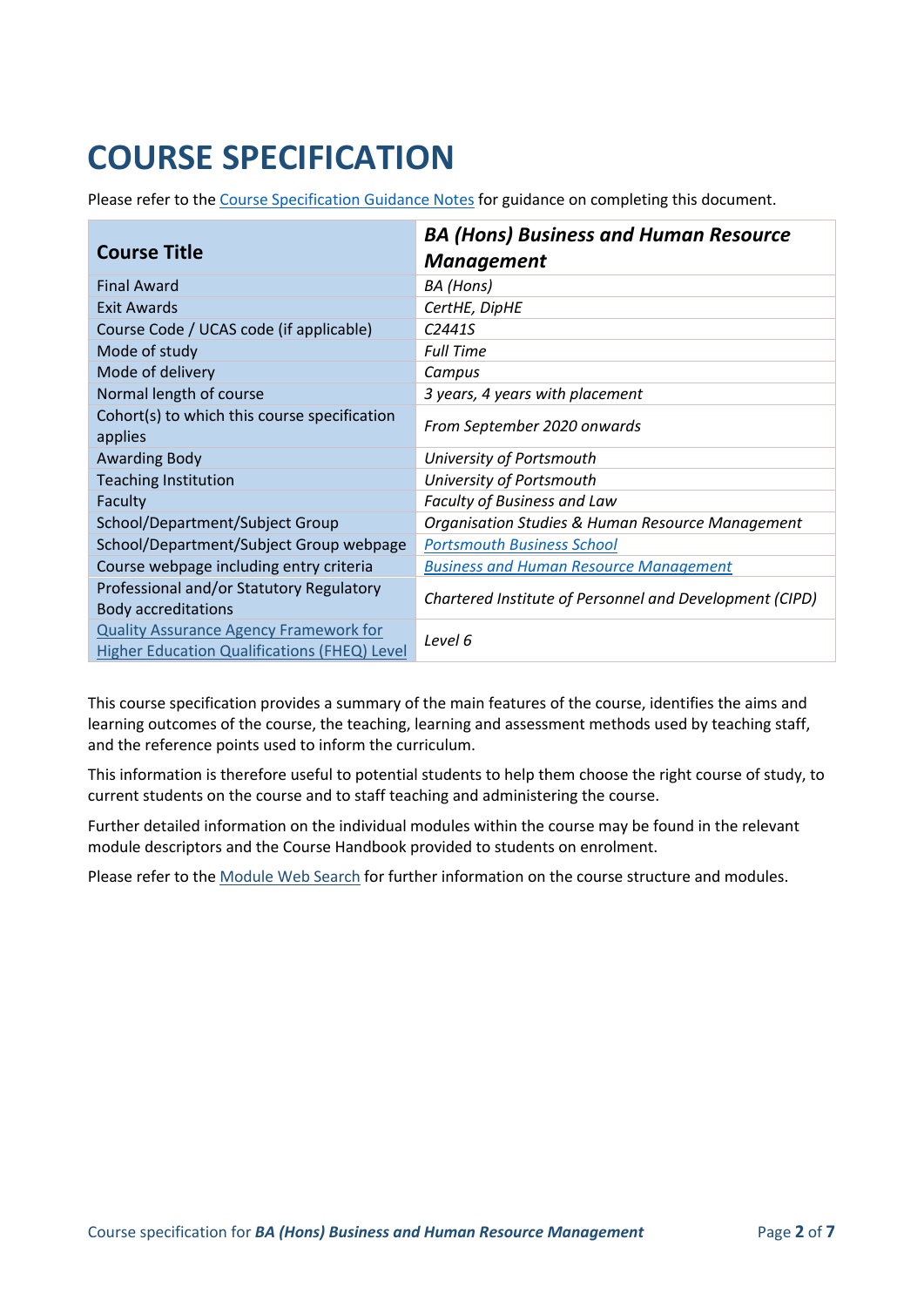## **Educational aims of the course**

The Course aims:

- To provide students with the opportunity to study following a flexible and coherent programme of study into the disciplines of Business and Human Resource Management (HRM).
- To provide a framework for understanding the HRM function and the contribution it makes to organisational goals.
- To provide an appreciation of disciplines underlying the study of business, HRM and knowledge of other business functional area.
- To develop an entrepreneurial mindset and encourage ongoing critical, evaluative and strategic ways of thinking in all areas.
- To equip graduates with the necessary transferable skills for lifelong learning and flexibility in the context of changing labour markets.
- To view change and enterprise as constants in business and society and as such their positive handling as an integral part of business learning.
- To recognise the importance of industry-education links and to offer students opportunities to learn in other environments.
- To provide students with the skills and knowledge required to maximise career and postgraduate study opportunities.
- To provide links and/or a platform for professional development with specific reference to the field of HRM.
- To develop an awareness and understanding of personal responsibility and professional code of conduct within the workplace.

#### **Course Learning Outcomes and Learning, Teaching and Assessment Strategies**

The [Quality Assurance Agency for Higher Education \(QAA\)](http://www.qaa.ac.uk/en) sets out a national framework of qualification levels, and the associated standards of achievement are found in their [Framework for Higher Education](https://www.qaa.ac.uk/docs/qaa/quality-code/qualifications-frameworks.pdf?sfvrsn=170af781_16)  [Qualifications](https://www.qaa.ac.uk/docs/qaa/quality-code/qualifications-frameworks.pdf?sfvrsn=170af781_16) document.

The Course Learning Outcomes for this course are outlined in the tables below.

**A. Graduates will have knowledge and understanding of Business and Human Resource Management and be able to:**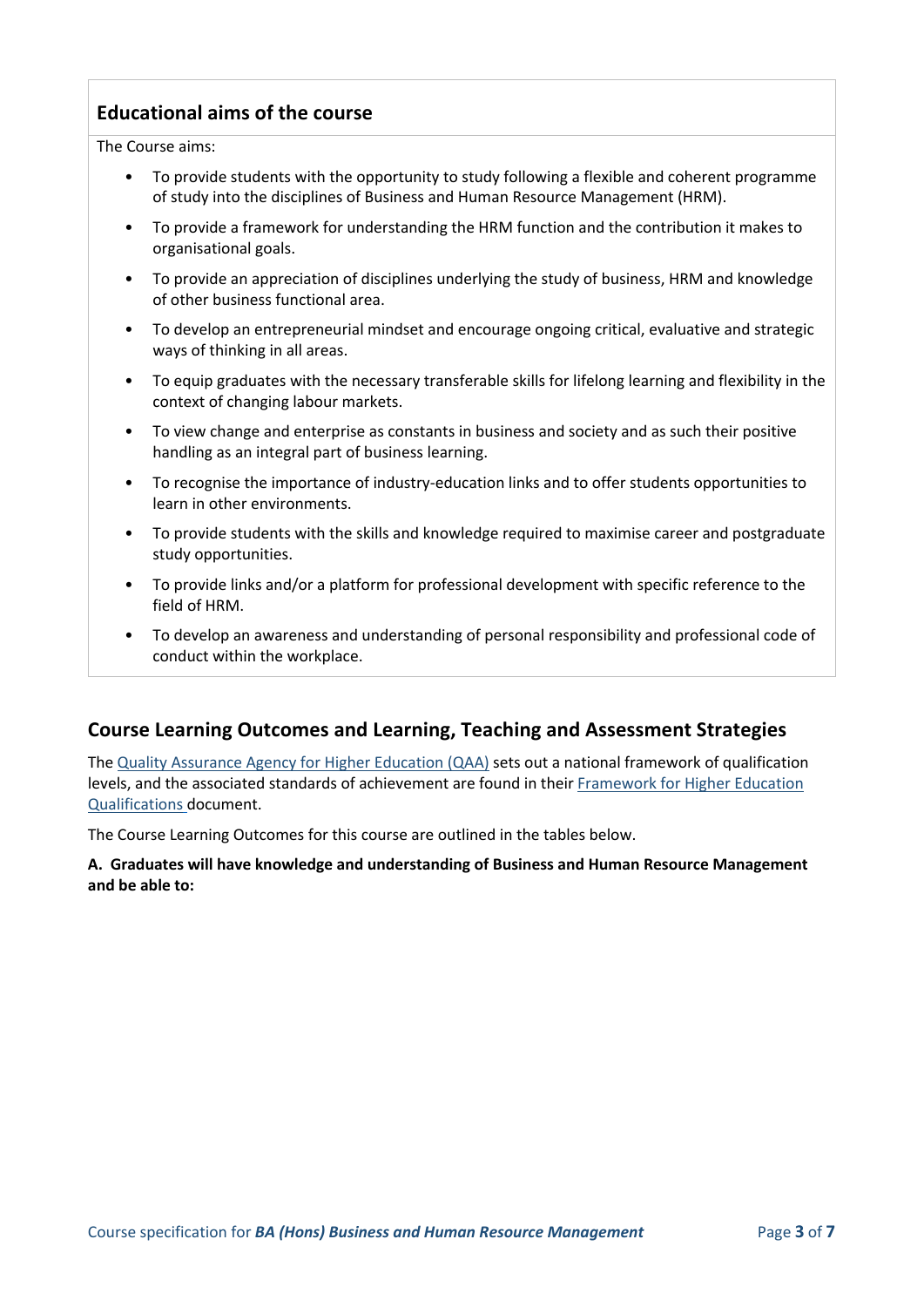| LO<br>number   | <b>Learning outcome</b>                              | <b>Learning and Teaching</b><br>methods | <b>Assessment</b><br>methods |
|----------------|------------------------------------------------------|-----------------------------------------|------------------------------|
| A1             | Explain the theory and practice of Business and      | For Section A teaching                  | Assessment is                |
|                | Human Resource Management (HRM).                     | and learning is                         | via a mix of                 |
| A2             | Critique the theory and practice of Business and     | achieved by lectures                    | coursework and               |
|                | Human Resource Management (HRM).                     | supplemented by                         | examination /                |
| A <sub>3</sub> | Deploy accurately established techniques of analysis | seminars, practical                     | online                       |
|                | and enquiry within the HRM discipline.               | sessions and                            | assessment.                  |
|                |                                                      | workshops. Lectures                     | Coursework                   |
|                |                                                      | combined with on-line                   | includes                     |
|                |                                                      | materials provide                       | individual and               |
|                |                                                      | theoretical/conceptual                  | group work,                  |
|                |                                                      | foundations.                            | presentations,               |
|                |                                                      | Seminars, practical                     | case studies and             |
|                |                                                      | sessions and                            | written                      |
|                |                                                      | workshops build on                      | assignments.                 |
|                |                                                      | and develop further                     |                              |
|                |                                                      | knowledge and                           |                              |
|                |                                                      | understanding.                          |                              |

#### **B. Graduates will have critical thinking skills and be able to:**

| LO<br>number | <b>Learning outcome</b>                                                                                                                 | <b>Learning and</b><br><b>Teaching</b><br>methods                                                                                                                                                                                      | <b>Assessment</b><br>methods                                                                                                                                                                                                                                                                                            |
|--------------|-----------------------------------------------------------------------------------------------------------------------------------------|----------------------------------------------------------------------------------------------------------------------------------------------------------------------------------------------------------------------------------------|-------------------------------------------------------------------------------------------------------------------------------------------------------------------------------------------------------------------------------------------------------------------------------------------------------------------------|
| <b>B1</b>    | Identify, select and make appropriate use of<br>practitioner and academic reviews and primary sources<br>relevant to the HR discipline. | Cognitive skills<br>are developed<br>through lectures                                                                                                                                                                                  | Assessment of<br>cognitive skills<br>occurs in the                                                                                                                                                                                                                                                                      |
| <b>B2</b>    | Critically evaluate evidence and literature to reach<br>reasoned conclusions.                                                           | supported by<br>other class<br>based sessions<br>and<br>independent<br>learning. On<br>this pathway<br>students also<br>apply these skills<br>in the course of<br>the work<br>placement if this<br>option is chosen<br>by the student. | range of<br>assessment<br>methods<br>employed i.e.<br>examination /<br>online<br>assessment,<br>and/or<br>continuous<br>assessment,<br>course and/or<br>group work. The<br>Placement is<br>also assessed via<br>employer<br>reports and a<br>self-completed<br>learning log<br>discussed with a<br>Placements<br>Tutor. |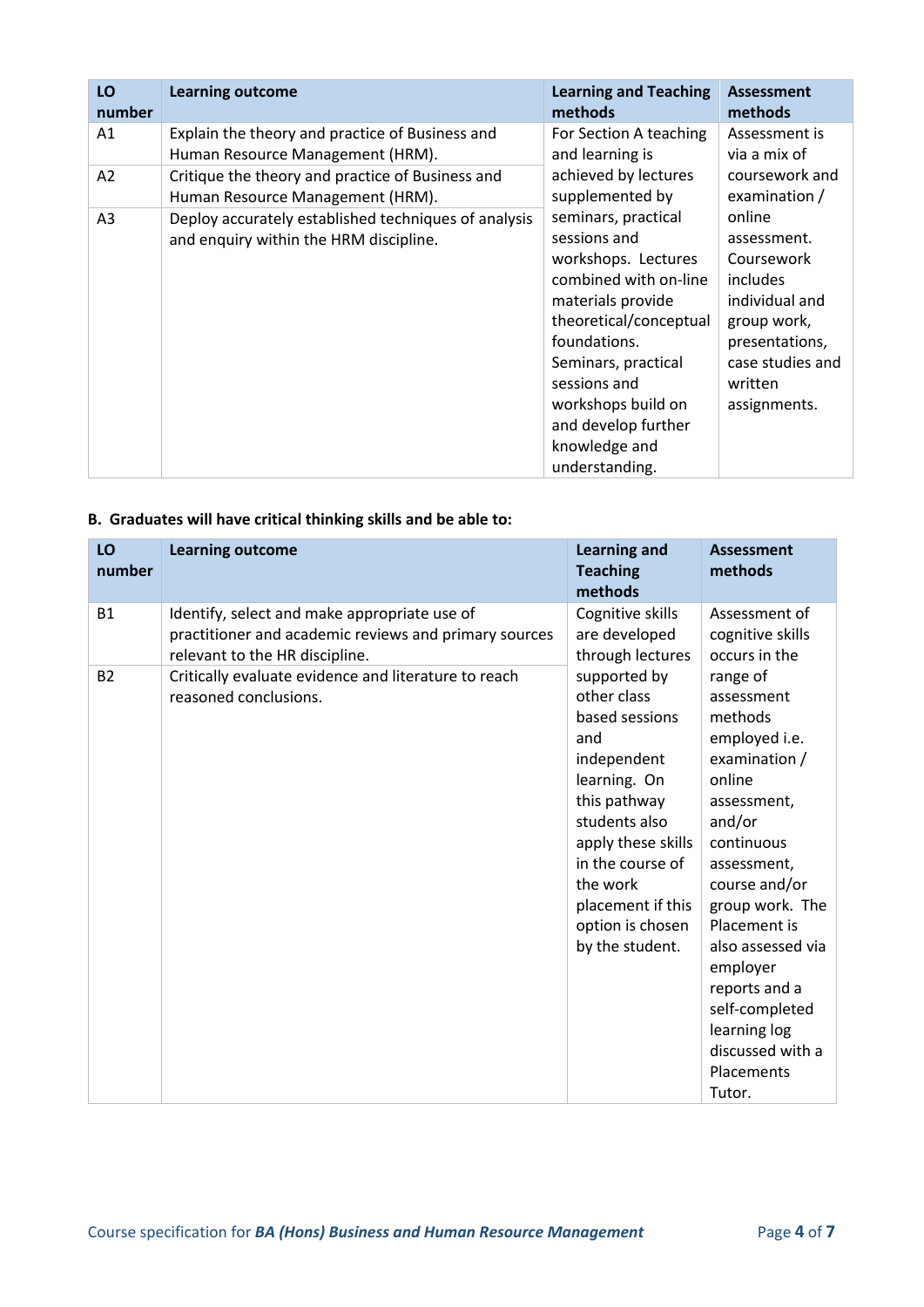| LO<br>number   | <b>Learning outcome</b>                                                         | <b>Learning and</b><br><b>Teaching</b><br>methods                                                                                            | <b>Assessment</b><br>methods                                                                                                                                                                                                             |
|----------------|---------------------------------------------------------------------------------|----------------------------------------------------------------------------------------------------------------------------------------------|------------------------------------------------------------------------------------------------------------------------------------------------------------------------------------------------------------------------------------------|
| C <sub>1</sub> | Confidently identify and define issues in a complex and<br>realistic problem.   | Seminar and<br>workshop                                                                                                                      | Practical skills<br>form part of self-                                                                                                                                                                                                   |
| C <sub>2</sub> | Propose solutions that take into account complex and<br>unpredictable contexts. | activities across<br>the Course will<br>provide the<br>primary<br>mechanisms for<br>the<br>development of<br>transferable and<br>key skills. | managed<br>learning and are<br>key to<br>performance in<br>a range of<br>assessments.<br>Students'<br>practical skills<br>are additionally<br>assessed via<br>employer<br>reports plus a<br>learning log<br>completed by<br>the student. |

**C. Graduates will be problem solvers with a creative, entrepreneurial business mindset:**

#### **D1. Graduates will be effective communicators and be able to:**

**D2. Graduates will be global citizens with an awareness of how issues of ethics, sustainability and responsibility affect professional practice and be able to:**

| LO<br>number   | <b>Learning outcome</b>                                                                                                                                                                | <b>Learning and</b><br><b>Teaching</b><br>methods | <b>Assessment</b><br>methods                                                           |
|----------------|----------------------------------------------------------------------------------------------------------------------------------------------------------------------------------------|---------------------------------------------------|----------------------------------------------------------------------------------------|
| D <sub>1</sub> | Clearly communicate information, ideas, problems and                                                                                                                                   | Seminar and                                       | Transferable                                                                           |
|                | solutions taking into account complex and                                                                                                                                              | workshop                                          | skills are                                                                             |
|                | unpredictable contexts.                                                                                                                                                                | activities across                                 | assessed                                                                               |
| D <sub>2</sub> | Demonstrate critical awareness of a range of                                                                                                                                           | the Course will                                   | through group                                                                          |
|                | information / data (including academic/practitioner                                                                                                                                    | provide the                                       | project activities                                                                     |
|                | sources and statistics) and communicate appropriately                                                                                                                                  | primary                                           | and/or specific                                                                        |
|                | to the selected audiences.                                                                                                                                                             | mechanisms for                                    | assessment                                                                             |
| D <sub>3</sub> | Demonstrate awareness of the impact of international                                                                                                                                   | the                                               | artefacts. They                                                                        |
|                | issues in the HR discipline.                                                                                                                                                           | development of                                    | will also be                                                                           |
| D <sub>4</sub> | Demonstrate awareness of sustainability issues and                                                                                                                                     | transferable and                                  | assessed                                                                               |
|                | recognise and propose resolutions.                                                                                                                                                     | key skills.                                       | throughout the                                                                         |
| D <sub>4</sub> | Demonstrate awareness of personal responsibility and<br>professional codes of conduct and can incorporate a<br>critical ethical dimension by recognising and proposing<br>resolutions. |                                                   | Course by<br>learning logs,<br>portfolios and<br>final year project<br>/ dissertation. |

#### **Academic Regulations**

The current University of Portsmouth [Academic Regulations](http://policies.docstore.port.ac.uk/policy-107.pdf?_ga=2.115099791.988573471.1600698712-86764541.1593710288) will apply to this course.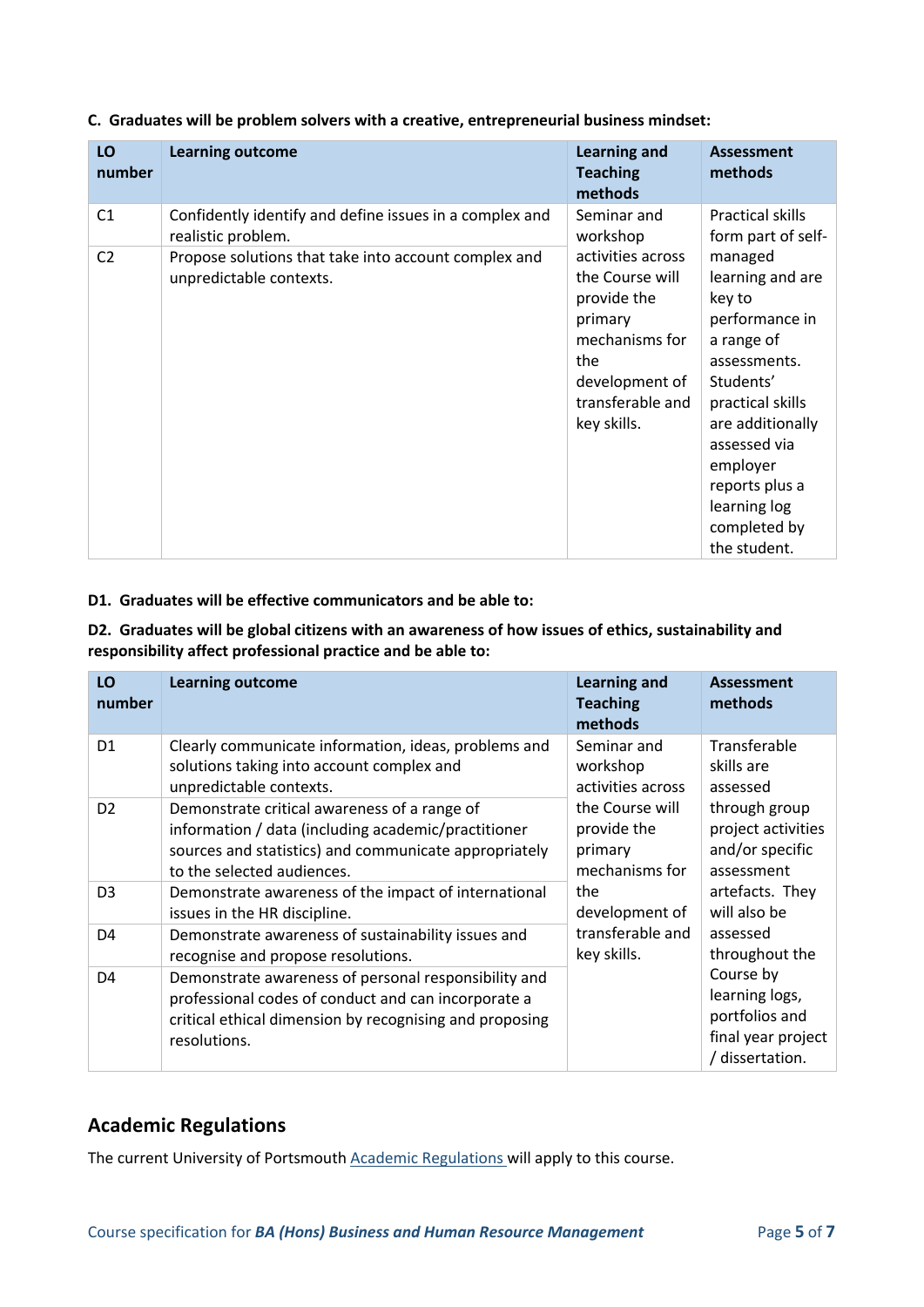## **Support for Student Learning**

The University of Portsmouth provides a comprehensive range of support services for students throughout their course, details of which are available at the [MyPort](http://myport.ac.uk/) student portal.

In addition to these University support services this course also has personal tutoring embedded. Each student has a named personal tutor responsible for academic and pastoral support and guidance who the students meet in induction.

All students undertake an induction programme that introduces the student to the University and their course and that will give them guidance and advice about the additional University support offered to all students detailed below:

- University support services include financial advice, housing, etc
- Well-being & Counselling service
- PBS study support
- Additional Support and Disability Advice Centre (ASDAC)
- Careers & Employability Service

Support is also provided prior to, during and following Work Based Learning and/or placements. A Placement tutor is allocated to students whilst on placement to maintain contact with the University and to also provide support and guidance if required. Learning support resources are also available to students whilst off-campus.

#### **Evaluation and Enhancement of Standards and Quality in Learning and Teaching**

The University of Portsmouth undertakes comprehensive monitoring, review and evaluation of courses within clearly assigned staff responsibilities. Student feedback is a key feature in these evaluations, as represented in our [Policy for Listening to and Responding to the Student Voice](http://policies.docstore.port.ac.uk/policy-069.pdf) where you can also find further information.

This Course is also accredited by the Chartered Institute of Personnel & Development (CIPD). On successful completion of the degree course, students will also achieve CIPD Level 5 Intermediate and be eligible to apply for Associate Membership of the CIPD.

#### **Reference Points**

The course and outcomes have been developed taking account of:

- [University of Portsmouth Curriculum Framework Specification](http://policies.docstore.port.ac.uk/policy-217.pdf?_ga=2.43166765.988573471.1600698712-86764541.1593710288)
- [University of Portsmouth Education Strategy 2016 -](http://policies.docstore.port.ac.uk/policy-187.pdf) 2020
- [University of Portsmouth Code of Practice for Work-based and Placement Learning](http://policies.docstore.port.ac.uk/policy-151.pdf)
- [Quality Assurance Agency UK Quality Code for Higher Education](https://www.qaa.ac.uk/docs/qaa/quality-code/quality-code-overview-2015.pdf?sfvrsn=d309f781_6)
- [Quality Assurance Agency Qualification Characteristic Statements](https://www.qaa.ac.uk/news-events/news/revisions-to-qualification-characteristics-statements)
- [Quality Assurance Agency Subject Benchmark Statement for Business & Management](https://www.qaa.ac.uk/docs/qaa/subject-benchmark-statements/subject-benchmark-statement-business-and-management.pdf?sfvrsn=db39c881_5)
- [Quality Assurance Agency Framework for Higher Education Qualifications](https://www.qaa.ac.uk/docs/qaa/quality-code/qualifications-frameworks.pdf?sfvrsn=170af781_16)
- Requirements of Professional and/or Statutory Regulatory Bodies: Chartered Institute of Personnel & Development (CIPD) Level 5 standards
- Vocational and professional experience, scholarship and research expertise of the University of Portsmouth's academic members of staff
- **National Occupational Standards**